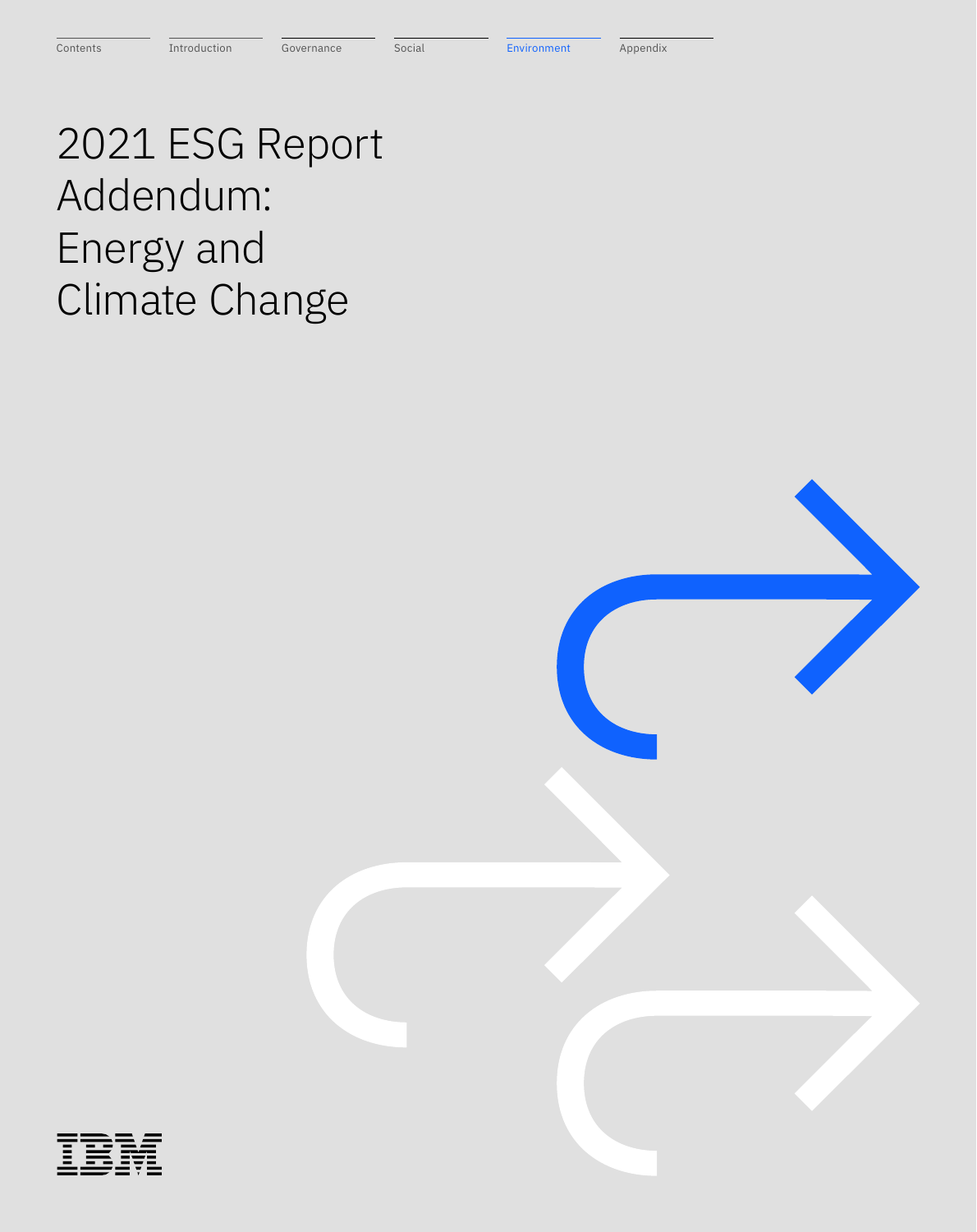# Energy and climate change: Consumption, renewable electricity, and greenhouse gas emissions ↗

This addendum to [IBM's 2021 ESG Report](https://www.ibm.com/impact/files/reports-policies/2021/IBM_2021_ESG_Report.pdf) provides information on IBM's global energy consumption and performance against our goals for renewable electricity procurement and greenhouse gas (GHG) emissions reduction, during calendar year 2021. As stated in our report, IBM is now publishing this information upon completion of an [external limited assurance audit](https://www.ibm.com/ibm/environment/annual/verification.shtml) of our 2021 GHG emissions inventory and the underlying data and calculation processes. For additional information about IBM's work regarding energy conservation and the energy efficiency of products and data centers, see our report's Energy and Climate Change section (pages 40-43).

IBM's global energy consumption, renewable electricity procurement, and GHG emissions reduction goals and reporting cover all activities taking place in locations owned or leased by IBM, inclusive of Red Hat. These locations include IBM data centers located in facilities managed by third parties where IBM does not procure the energy or control the operations of the buildings — also known as co-location data centers. All 2021 metrics discussed in this addendum include 10 months of operations of IBM's managed infrastructure services business, which was spun off into a new company, Kyndryl, on November 3, 2021. The following table updates the one on page 42 of [IBM's 2021 ESG Report:](https://www.ibm.com/impact/files/reports-policies/2021/IBM_2021_ESG_Report.pdf)

|                                                                                                                                | 2017      | 2018      | 2019      | 2020      | 2021      |
|--------------------------------------------------------------------------------------------------------------------------------|-----------|-----------|-----------|-----------|-----------|
| Energy and climate change                                                                                                      |           |           |           |           |           |
| Total energy consumption in megawatt-hours                                                                                     | 4,845,695 | 4,666,514 | 4,455,805 | 4,118,636 | 3,804,164 |
| Renewable electricity procurement as % of total<br>electricity consumption<br>(goal 75% by 2025, and 90% by 2030) <sup>1</sup> | 39.0      | 37.9      | 47.5      | 59.3      | 64.2      |
| GHG emissions reduction as % of 2010 base year<br>(goal 65% by 2025) <sup>2</sup>                                              | 25.1      | 27.2      | 35.3      | 53.9      | $61.6^3$  |
| Total GHG emissions covered by our goal in metric<br>tons of CO <sub>2</sub> -equivalent                                       | 1,458,825 | 1,417,346 | 1,260,187 | 897,153   | 697,966   |

<sup>1</sup> Renewable electricity procurement includes contracted purchases and renewable electricity that automatically comes to IBM via routine grid power.

2 GHG emissions reduction data is adjusted for acquisitions and divestitures. During 2021, IBM increased its GHG emissions reduction goal and changed its base year from 2005 to 2010 to better align our reporting with the work of the UN Intergovernmental Panel on Climate Change (IPCC). While our 2021 ESG Report provided emissions results from 2020 (and before)

compared to base year 2005, the results for 2017 through 2021 in this table are compared to the updated base year of 2010.<br><sup>3</sup>For our reporting of 2021 GHG emissions reduction results, we adjusted our 2010 base year emissi services business. In this way, we do not take credit for reductions due to that business's separation from IBM.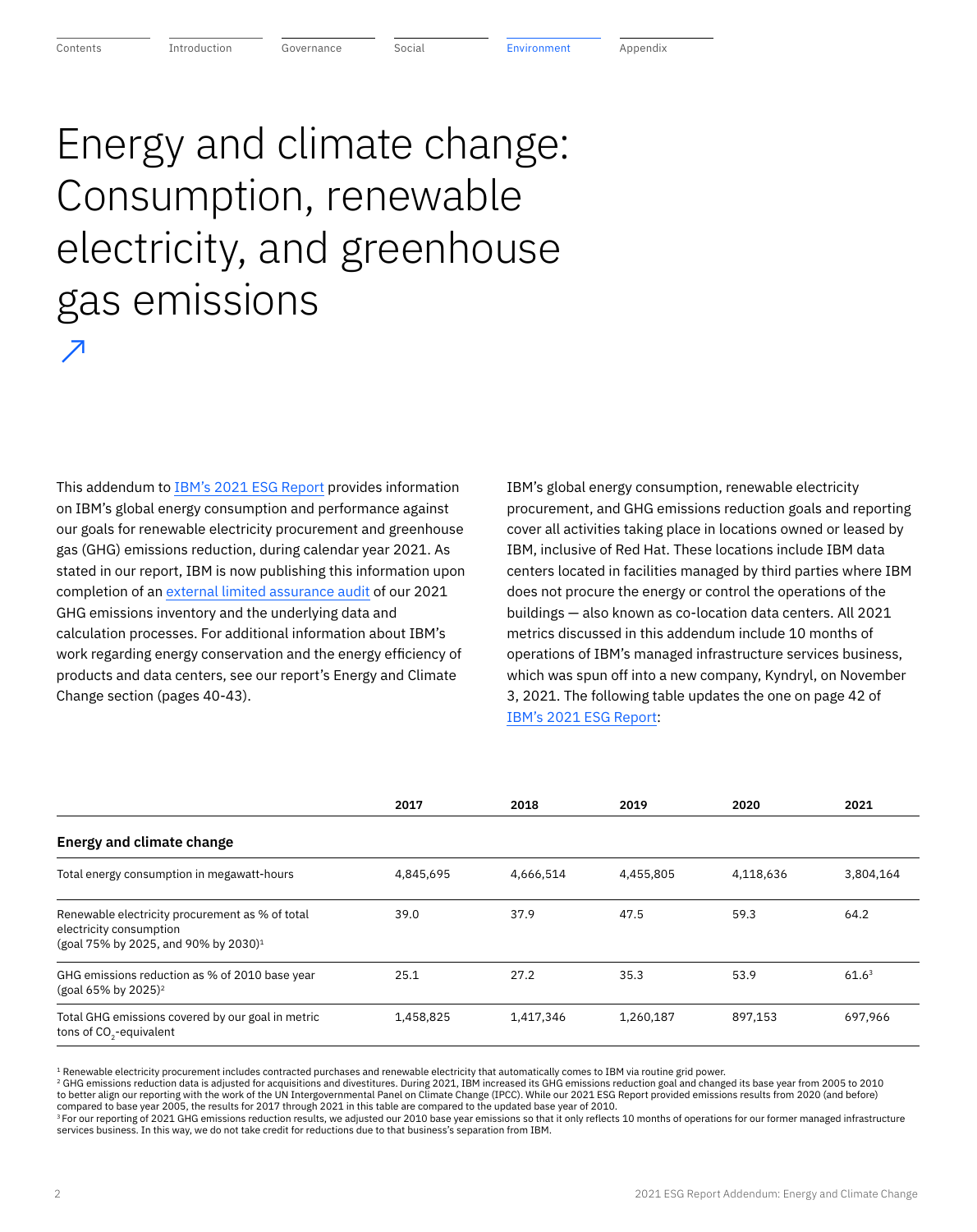The most effective way to reduce IBM's GHG emissions is to make our operations more efficient, thereby reducing our actual consumption of energy, which is IBM's most significant source of GHG emissions.

IBM's energy use decreased by 7.6% in 2021 from 2020. Our global operations consumed approximately 3,804,000 megawatt-hours (MWh) of energy across all commodities, of which 85% was electricity. Lower average building occupancy due to the COVID-19 pandemic contributed to the reduction, as did the spinoff of our managed infrastructure services business and our continued focus on operational efficiency and energy conservation.

Please read our [2021 ESG Report](https://www.ibm.com/impact/files/reports-policies/2021/IBM_2021_ESG_Report.pdf) (pages 41-42) for details of energy conservation projects implemented during 2021 and their results.

## **Renewable electricity consumption**

IBM increased its consumption of renewable electricity to approximately 2,068,000 MWh in 2021, representing 64.2% of its total electricity consumption, up from 59.3% in 2020. That includes 49.3% contracted directly from power suppliers and 14.9% already in the electricity mix we received from the grid. The increase was due to additional contracted purchases of renewable electricity in the United States, India, and multiple European countries — and keeps IBM on track to meet our current goal of 75% by 2025.

Our reporting of renewable electricity consumption counts only what is generated in the grid regions where our consumption actually occurs. We do not rely upon the purchase of unbundled renewable energy certificates to comprise any "percent renewable" if we cannot credibly consume the electricity those certificates represent. Our definition of "grid region" aligns with how the US Energy Information Administration defines power balancing authorities' territories. We apply the same concept for other jurisdictions.

For more information about IBM's approach to renewable electricity procurement and reporting, please visit our [website](https://www.ibm.com/ibm/environment/climate/renewable_energy.shtml).



### **Total energy consumption**

## **Data center renewable electricity consumption**

Data centers continued to account for most of IBM's global electricity consumption. In 2021, 67% of the electricity consumed in our data centers came from renewable sources, including both contracted and grid-supplied, up from 61% in 2020. IBM's data centers include 72 that were supplied with 100% renewable electricity during 2021, although they still depend on backup power from fossil fuels when renewable sources become interrupted. These 2021 results include data centers that were part of IBM's managed infrastructure services business for 10 months before that business was spun off, and many of those were in IBM-owned or managed locations. Going forward, most of IBM's data centers are expected to be housed in co-location spaces managed by third parties.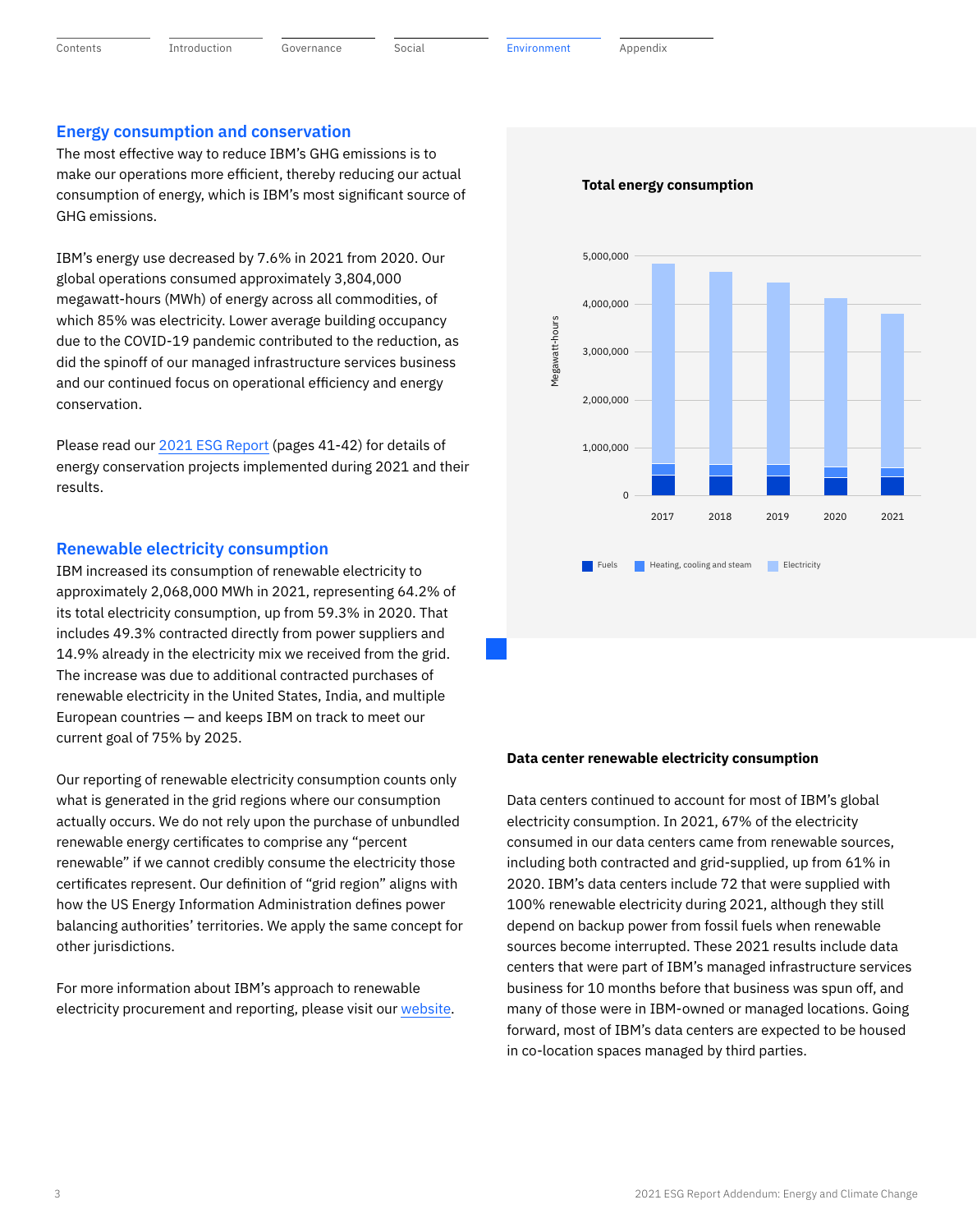**Use of renewable electricity as percent of global electricity consumption, and by source (2021)**



### **Greenhouse gas emissions**

IBM's current, fifth-generation GHG emissions goal is a 65% reduction by 2025 against base year 2010, adjusted for acquisitions and divestitures. It covers all of IBM's Scope 1 and Scope 2 emissions, as well as Scope 3 emissions associated with IBM's electricity use at co-location data centers (see table below). Our goal is aligned with the scientific recommendations from the United Nations Intergovernmental Panel on Climate Change (IPCC) and exceeds the rate of reduction it indicates is necessary to limit Earth's warming to 1.5 degrees Celsius above pre-industrial levels.

In 2021, we reduced emissions 61.6% against base year 2010, placing IBM on track to meet its goal. These reductions occurred primarily due to our increase in renewable electricity purchases, reduced energy consumption influenced by lower building occupancy due to the COVID-19 pandemic, and our continued focus on operational efficiency and energy conservation.

Our reported 2021 GHG emissions included those associated with 10 months of operations of our former managed infrastructure services business. In assessing our progress against our goal, we adjusted our 2010 GHG emissions baseline to reflect only 10 months of 2010 operations of that business.

IBM will continue to prioritize energy conservation and the use of renewable electricity to reduce GHG emissions as we pursue our goal to reach net-zero GHG emissions by 2030, using feasible technologies to remove emissions in an amount that equals or exceeds IBM's residual emissions. We aim for IBM's residual emissions to be 350,000 metric tons or less of CO<sub>2</sub> equivalent, including Scope 1 and Scope 2 emissions, as well as Scope 3 emissions associated with IBM's electricity consumption at co-location data centers. IBM included these specific Scope 3 emissions in our energy and climate goals because we know the actual quantity of electricity that we consume in co-location data centers and we control consumption. To further support our climate and energy ambition, scientists from IBM Research are working to accelerate the discovery of materials for carbon capture and removal. You can learn more about this work [here.](https://research.ibm.com/blog/accelerating-materials-discovery)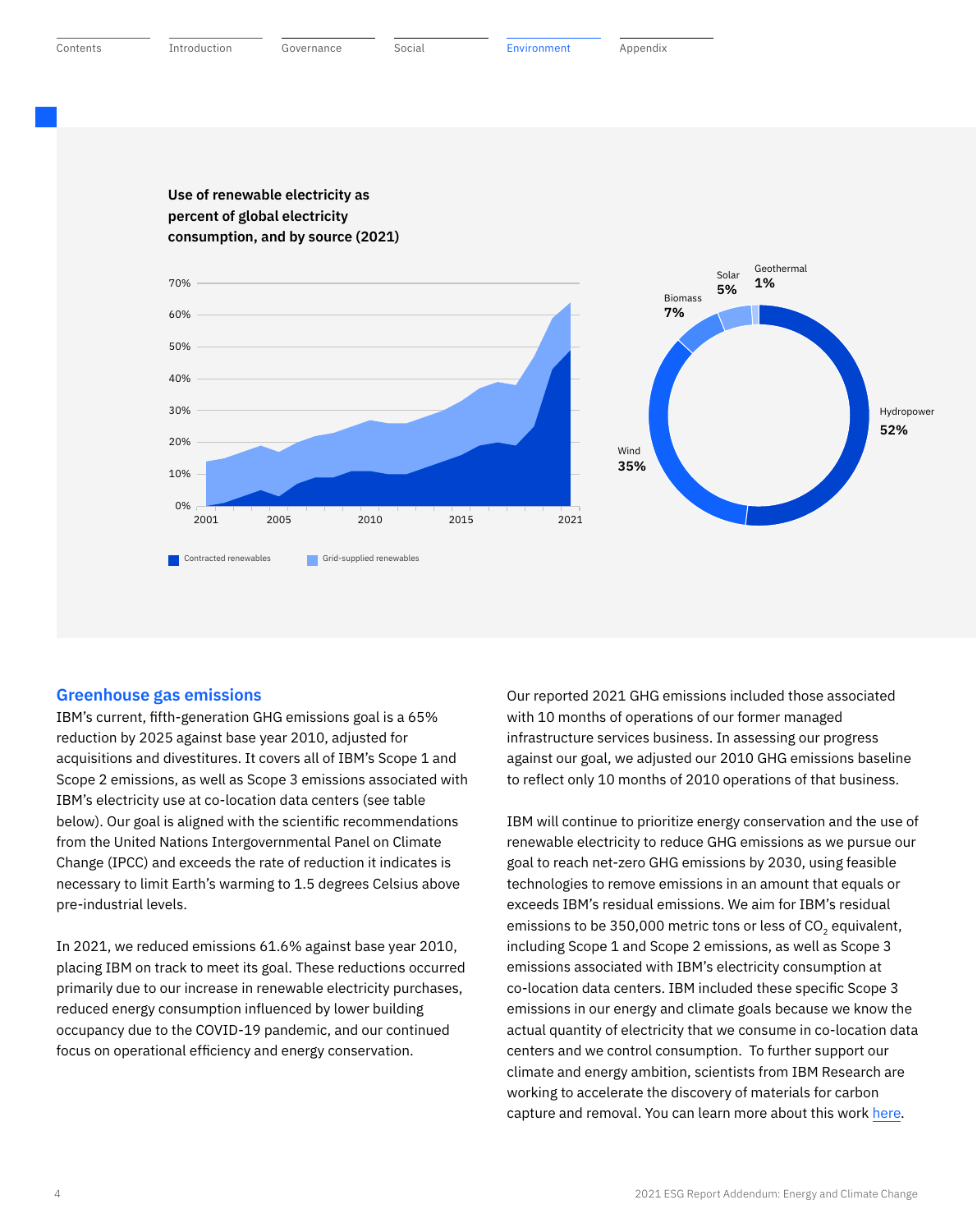#### **GHG emissions subject to IBM's GHG emissions reduction goal**

|                                                 |                                                                                                                                                                                              | 2017      | 2018      | 2019      | 2020    | 2021    |
|-------------------------------------------------|----------------------------------------------------------------------------------------------------------------------------------------------------------------------------------------------|-----------|-----------|-----------|---------|---------|
| (metric tons of CO <sub>2</sub> -equivalent)    | Emissions covered by IBM's fifth-generation goal                                                                                                                                             |           |           |           |         |         |
| Scope 1<br>(direct emissions)                   | Emissions associated with IBM's use<br>of fuels for building operations and<br>transportation, as well as from the use<br>of refrigerants and chemicals with a<br>global warming potential   | 124,901   | 124,633   | 117,723   | 90,906  | 91,955  |
| Scope 2<br>market-based<br>(indirect emissions) | Emissions from IBM's use of electricity,<br>cooling, heat and steam at IBM-<br>managed locations, accounting for our<br>purchases of renewable electricity                                   | 1,076,882 | 963.304   | 827,369   | 530,365 | 411,211 |
| Scope 3<br>(indirect emissions)                 | Emissions associated with the<br>generation of electricity consumed by<br>IBM's data centers located in third-<br>party managed facilities, reported under<br>"Purchased goods and services" | 257,042   | 329,409   | 315,095   | 275,882 | 194,800 |
| generation goal                                 | Total emissions covered by IBM's current, fifth-                                                                                                                                             | 1,458,825 | 1,417,346 | 1,260,187 | 897,153 | 697,966 |
|                                                 | Reduction of GHG emissions against base year 2010                                                                                                                                            | 25.1      | 27.2      | 35.3      | 53.9    | 61.6    |

For more details about our GHG emissions inventory, please see our [website](https://www.ibm.com/ibm/environment/climate/ghg.shtml).

Determining indirect, Scope 3 GHG emissions across an organization's value chain in a factual, reliable and contemporaneous manner is challenging, if not infeasible, due to the lack of actual primary data that can be credibly attributed to the many organizations involved. Nonetheless, recognizing the interest in Scope 3 emissions, IBM attempts broad approximations of some indirect emissions in four other Scope 3 categories. These approximations do not necessarily represent all indirect emissions in these categories, but rather pertain to aspects for which we make some assumptions upon which to suggest very rough estimates. IBM does not estimate other Scope 3 emissions because the required assumptions lack credibility. For more information on IBM's reported Scope 3 emissions, please visit our [website.](https://www.ibm.com/ibm/environment/climate/scope3.shtml)

Since 2010, IBM has required all first-tier suppliers to establish their own environmental management systems and to set quantifiable goals, and publicly disclose progress toward those goals, in the areas of energy management, GHG emissions reduction, and waste management. This encourages suppliers to take ownership and build their capabilities across a broad range of sustainability topics, regardless of whether IBM continues to do business with them or not.

In 2021, IBM established an additional goal to help accelerate GHG emissions reductions in its supply chain. It requires IBM's key suppliers in certain emissions-intensive business sectors to set their own emissions reduction goals that are aligned with scientific recommendations from the UN IPCC. To learn more about IBM's goals around supply chain engagement and our progress, please see page 47 of our [2021 ESG Report.](https://www.ibm.com/impact/files/reports-policies/2021/IBM_2021_ESG_Report.pdf)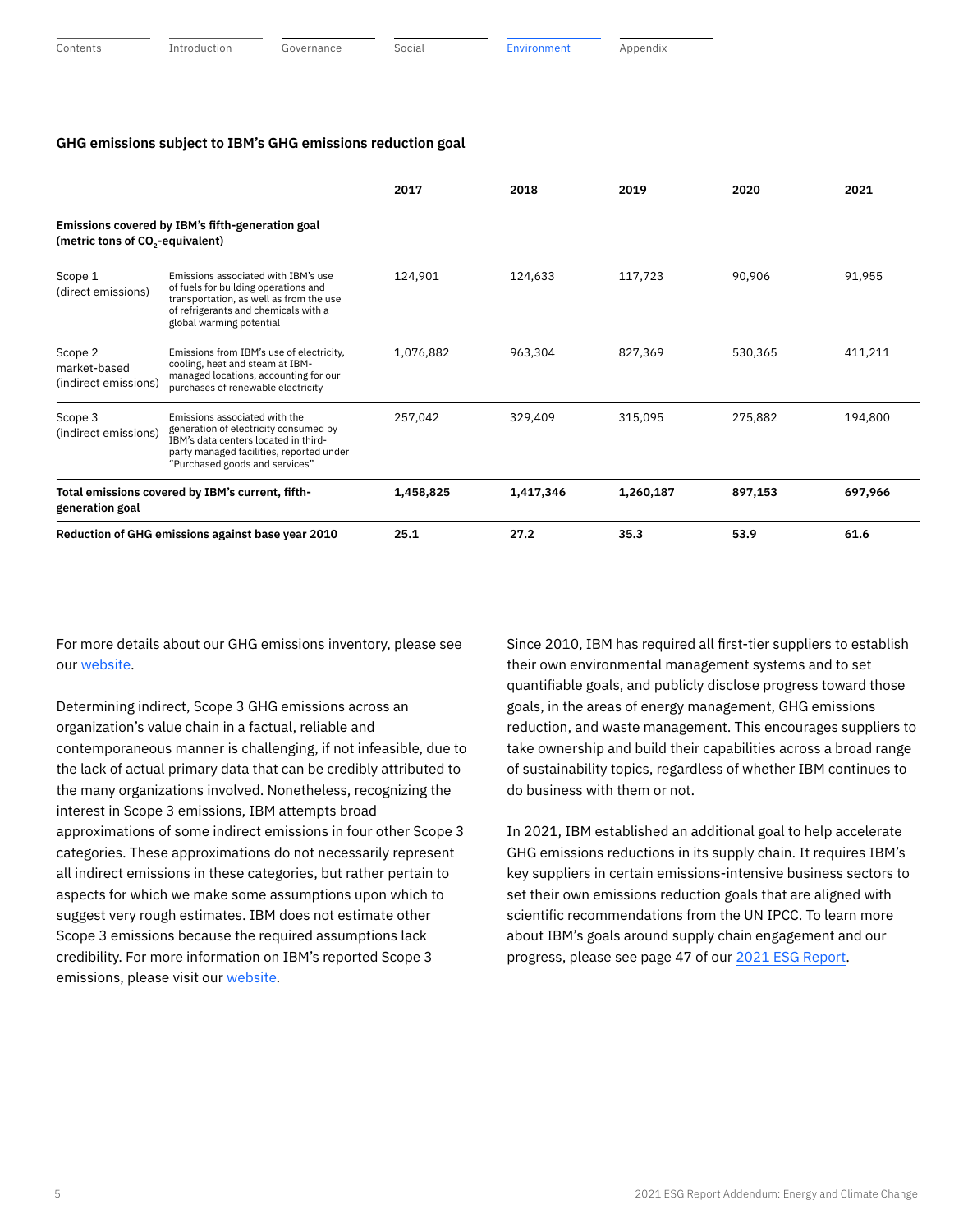## **Environmental reporting for 2022**

IBM's environmental metrics for calendar year 2022, including those in the areas of energy and climate, will no longer include any part of its former managed infrastructure services business. As a result, there will be a notable decrease in our global energy consumption with the removal from IBM's reporting of the data centers operated by that business, as well as changes in our real estate profile. IBM today operates fewer data centers, although they continue to account for a significant portion of our electricity consumption.

Recognizing the energy intensity of data centers, IBM has historically prioritized them in our renewable electricity procurement. Through 2021, the percentage of renewable electricity consumption in data centers that were part of our

former managed infrastructure services business was proportionally higher than in those which remain with IBM. That is primarily because IBM owned or managed those data centers and could directly make decisions about the electricity serving them. Today, the vast majority of our remaining data centers are in third-party managed co-location spaces where a landlord controls the source of electricity. We are accelerating our efforts with landlords to get renewable electricity at these co-location spaces.

Next year's reporting of our 2022 performance will reflect the first complete year without any part of IBM's former managed infrastructure services business. Accordingly, when comparing 2022 to prior years, we will adjust prior years' energy and climate data by removing what was attributable to that business.